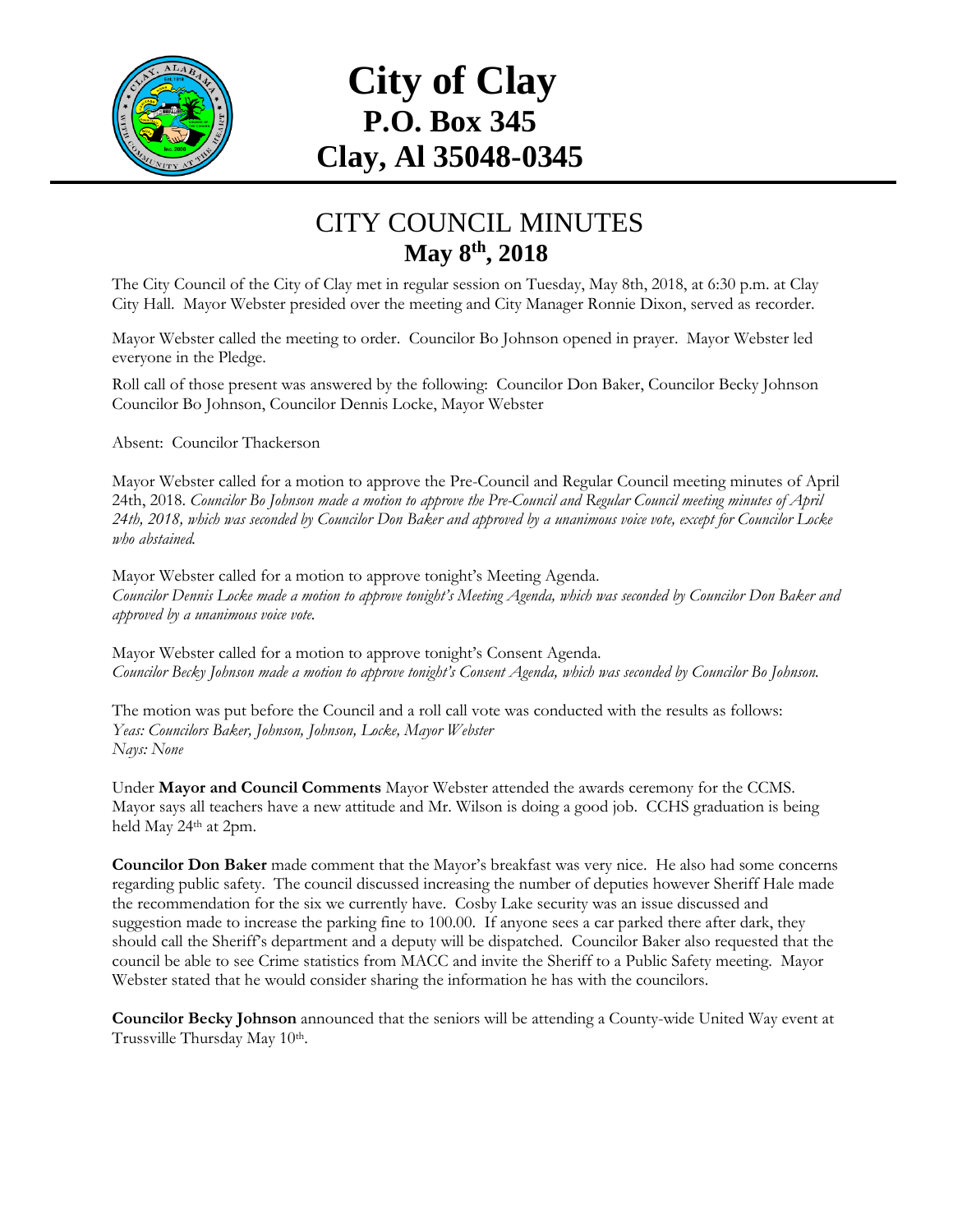

## **CITY OF CLAY CITY COUNCIL MINUTES May 8th, 2018**

**Councilor Bo Johnson** commented on the Mayor's Breakfast saying it was the best ever**.** The second movie night had twice the crowd as the first. The last movie night will be May 18th with Chick-Fil-A and face painting and all is free**.**

**Councilor Dennis Locke** also commented on the Mayor's Breakfast. He mentioned that he and Bo Johnson were on the advisory board for the Boy's and Girl's Club. He then announced the school grants:

Clay Elementary School grant was awarded to Christi Lott and she will purchase balls and drumsticks. The CCMS grant was awarded to Heather Cagle who will purchase Chromebooks and software. The CCHS grant was awarded to Mr. Lee to be used at Principals discretion.

Under **Reading of Petitions, Applications, Complaints, Appeals, Communications, etc.,** Mayor Webster announced there were none.

Under the **City Manager's Report** Mr. Dixon reported the account balances in the General Fund = \$626,057.82; Contractors Bond = \$152,029.80; Capital Improvement Fund = \$541,149.42; 4 & 5 Cent Gasoline Fund = \$113,291.86; 7 Cent Gasoline Fund = \$66,093.24; Building Fund = \$387,095.53; Paving Supplement Fund = \$300,000.00; Contingency Fund = \$1,100,000.00; BBT Fund= \$8,741.52; Ballpark Registration Income =43,647.50 and Ballpark Sports Expense = (40,388.53). Mr. Dixon announced that the concession stand has had several good reports for quality and speed.

**Under Public Hearings**, Mr. Dixon introduced the demolition of property located at 7730 Clayton Rd. there were two citizens present to speak on this matter. First was Greg Colvert of 7696 Clayton Rd. He spoke of the hardship it has been to be neighbor to this property with the dumping of tires which contributes to mosquitos. Next to speak was Daniel Capps of 7688 Clayton Rd. His concern was once the property was cleaned up, what would prevent trespassing on the lot. Mr. Dixon assured him that the City would post no trespassing signs on the property.

Next was the revocation of the Business License given to Paradigm Health Pain Clinic. This business turned out to be a pain management clinic with the doctor prescribing medicine without a state license. There was no one to speak to this issue.

Mayor Webster called for a motion to move to unanimous consent. *Councilor Dennis Locke made a motion to move into unanimous consent which was seconded by Councilor Bo Johnson.* The motion was put before the Council and a roll call vote was conducted with the results as follows: *Yeas: Councilors Baker, Johnson, Johnson, Locke, and Mayor Webster Nays: None*

Mayor Webster introduced resolution 2018-08. Mr. Dixon explained this was a property exchange between City and School Board. This would allow the School Board to acquire the property on Bryant park and the City would acquire the property where the new Library is being constructed. *Councilor Bo Johnson made a motion to approve Resolution 2018-08 which was seconded by Councilor Dennis Lock and approved by unanimous consent*.